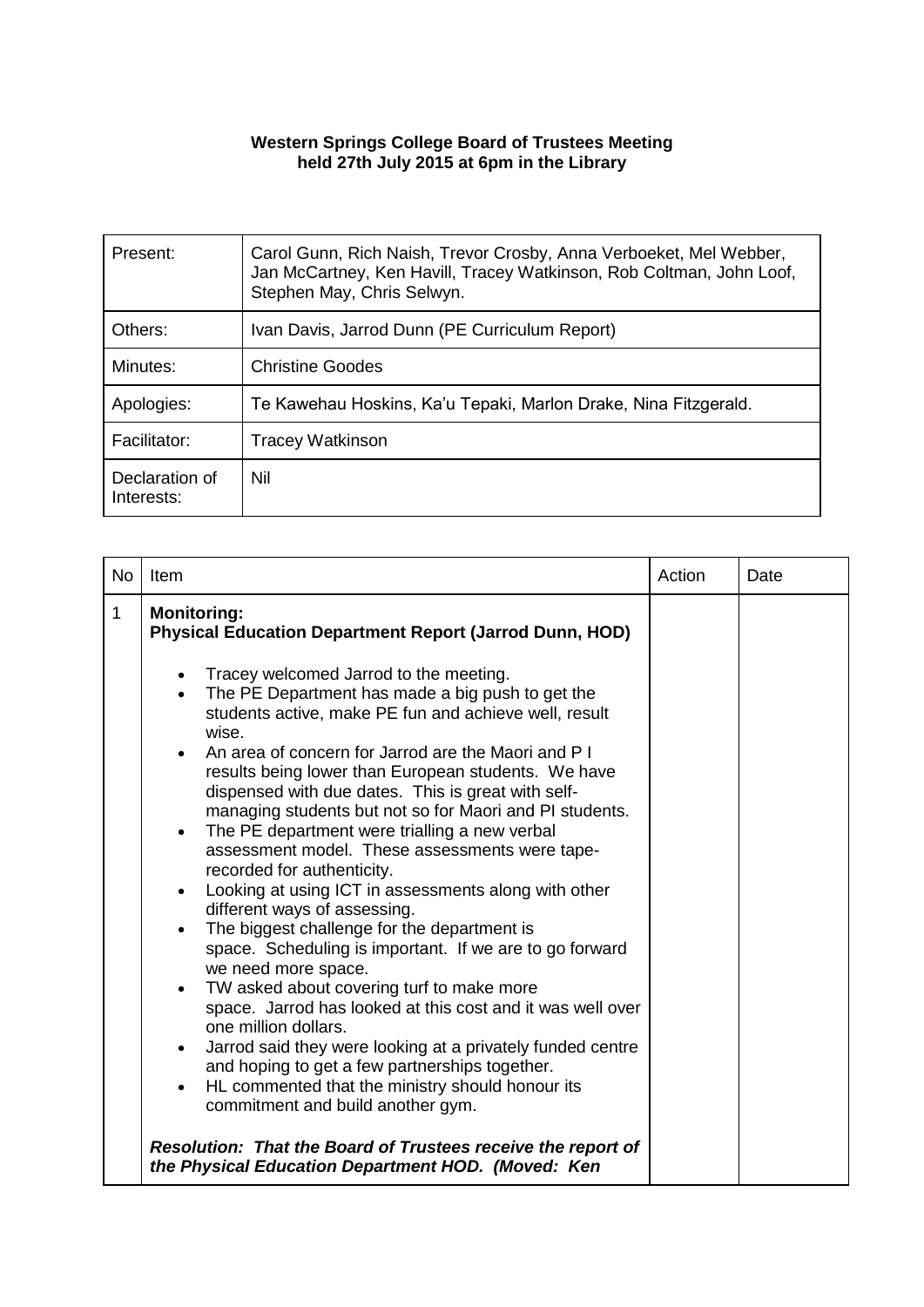|    | Havill / Tracey Watkinson - carried)                                                                                                                                                                                                                                                                                                                                                                                                                                                                                                                                                                                                                                                                                                                                                                                                   |                 |  |
|----|----------------------------------------------------------------------------------------------------------------------------------------------------------------------------------------------------------------------------------------------------------------------------------------------------------------------------------------------------------------------------------------------------------------------------------------------------------------------------------------------------------------------------------------------------------------------------------------------------------------------------------------------------------------------------------------------------------------------------------------------------------------------------------------------------------------------------------------|-----------------|--|
| 2. | <b>Strategic Discussion:</b><br><b>Combined Steering Group Report</b><br>Carol Gunn's work "Community Feedback on Western<br>Springs Redevelopment" has been mailed out. This has<br>gone to a wide range of people.<br>Some responses have been received. One email would<br>$\bullet$<br>like the board's response about maintenance.<br>HL - thought that ultra-fast broadband was the single<br>$\bullet$<br>most important issue for parents. He received the Torque<br>SNUP proposal for this last week.<br>SNUP or SNUP light. One is fixed cabling the other is<br>$\bullet$<br>wireless.<br>A decision by the Ministry made to go for a full SNUP.<br>٠<br>Now applying for resourcing. \$90,000 needed plus<br>\$15,000 for cabling. RS can meet the cabling cost. We<br>do not have the \$18,000 for wireless at such short | CG              |  |
|    | notice. Look at the 5YA plan.<br>AV to go to Torque and get a copy of internal architecture<br>$\bullet$<br>of the school and confirm technical nature of that. HL<br>said for her to do this in conjunction with Richard.                                                                                                                                                                                                                                                                                                                                                                                                                                                                                                                                                                                                             | AV              |  |
|    | RC - if we don't hear what we are paying for by<br>$\bullet$<br>Wednesday's CSG meeting we will put it on the Agenda.                                                                                                                                                                                                                                                                                                                                                                                                                                                                                                                                                                                                                                                                                                                  | <b>RC</b>       |  |
|    | AV to report back to board through CSG meeting.<br>$\bullet$<br>RC - to talk to Jerome Sheppard about signing the SNUP<br>$\bullet$                                                                                                                                                                                                                                                                                                                                                                                                                                                                                                                                                                                                                                                                                                    | AV              |  |
|    | contract and its implications.<br>There is concern that full SNUP upgrade does not include                                                                                                                                                                                                                                                                                                                                                                                                                                                                                                                                                                                                                                                                                                                                             | <b>RC</b>       |  |
|    | $\bullet$<br>all our buildings.                                                                                                                                                                                                                                                                                                                                                                                                                                                                                                                                                                                                                                                                                                                                                                                                        |                 |  |
|    | AV to enquire about Torque IP design plan and as<br>$\bullet$<br>appropriate speak to the SNUP dept of the Ministry about                                                                                                                                                                                                                                                                                                                                                                                                                                                                                                                                                                                                                                                                                                              | AV              |  |
|    | full SNUP, liaising with Richard.<br>HL to arrange to table the contract to be discussed at the<br>SCG meeting on Wednesday seeking clarification and<br>confirmation that signing this contract does not prejudice<br>rebuild option 2, and talk about funding.<br>RC confirmed that Jerome has received the Community<br>Feedback report.<br>HL confirmed that he has met Nikki Kaye at the Bayfield<br>$\bullet$<br>School opening and she confirmed that she has not read<br>the report yet.<br>HL would like the opportunity to talk to Nikki Kay about<br>the likely response of this community if we were offered                                                                                                                                                                                                               | <b>HL</b>       |  |
|    | Option 3.<br>HL thanked CG for a superb report.<br>RC will ask at Wednesday's CSG meeting when decision<br>day will be.<br>RN thought the options would go to the August Cabinet<br>$\bullet$<br>meeting with an announcement around September.<br>Discussion ensued around necessary maintenance.<br>$\bullet$<br>CG will answer email received about maintenance after<br>$\bullet$                                                                                                                                                                                                                                                                                                                                                                                                                                                  | <b>RC</b><br>CG |  |
|    | Wednesday's meeting.                                                                                                                                                                                                                                                                                                                                                                                                                                                                                                                                                                                                                                                                                                                                                                                                                   |                 |  |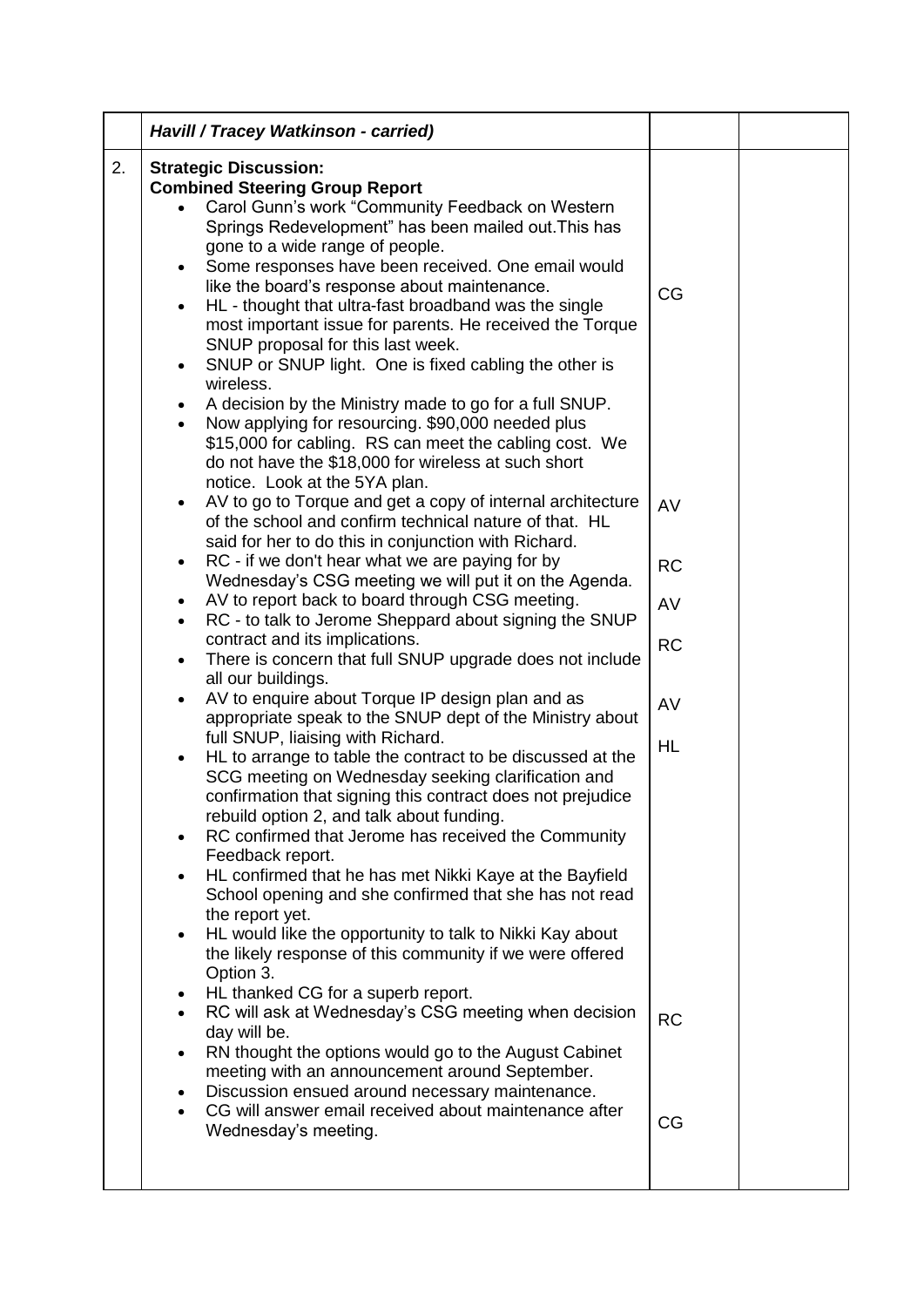|    | <b>Resolution: That the board articulate its deferred</b><br>maintenance needs and review a scope of works for<br>responsive maintenance and refurbishment of existing<br>buildings. (Moved Tracey Watkinson / Rob Coltman -<br>carried)<br><b>Resolution: That board representatives meet with Regional</b><br><b>Facilities Auckland representatives. (Moved</b><br>Tracey Watkinson / Rob Coltman - carried)                                                                                                                                                                                                                                                                                                                                                                                                                                                                                                                                                                                |           |  |
|----|------------------------------------------------------------------------------------------------------------------------------------------------------------------------------------------------------------------------------------------------------------------------------------------------------------------------------------------------------------------------------------------------------------------------------------------------------------------------------------------------------------------------------------------------------------------------------------------------------------------------------------------------------------------------------------------------------------------------------------------------------------------------------------------------------------------------------------------------------------------------------------------------------------------------------------------------------------------------------------------------|-----------|--|
|    | <b>Resolution: That the Board of Trustees receive a report</b><br>from the WSC Combined Steering Group representatives<br>concerning developments since the last board meeting<br>(22/6) and since the June public meeting (24/6).<br>(Moved Rob Coltman / Trevor Crosby - carried)<br>Paul Styles to be asked to come back in and review what<br>$\bullet$<br>he has already done to provide advice on scope of works<br>for deferred / responsive maintenance.<br>Decision to go through the CSG and Property Committee.                                                                                                                                                                                                                                                                                                                                                                                                                                                                     | <b>HL</b> |  |
|    | 7.50pm Break                                                                                                                                                                                                                                                                                                                                                                                                                                                                                                                                                                                                                                                                                                                                                                                                                                                                                                                                                                                   |           |  |
| 3. | <b>Strategic Discussion</b><br>Nga Puna o Waiorea Resourcing Issues - Tracey Watkinson<br>Rumaki has completed 2 days PD.<br>$\bullet$<br>At this PD Anne Milne, who has been through three<br>Section 156 applications spoke.<br>We have missed the deadline for the Section 156<br>application for resourcing.<br>We will work on the application over the next 6 months<br>but will need help which we request comes from Anne<br>and Lisa who facilitated our PD in contracted hours.<br>TW asked for support from the BOT in terms of funding<br>$\bullet$<br>these contractor hours - due to our already very full<br>workloads.<br>The document has already been started but the Rumaki<br>and Whanau would like to see it completed by October to<br>share with the BOT prior to the end of the year.<br>James Watkinson has been communicating directly with<br>٠<br>Kevin Emery and we are likely to hear back on progress<br>from the alternative pathway in the next 4 to 6 weeks. | SN / TW / |  |
|    | SN and TW will meet with Ken regarding a proposed<br>budget for the above work.<br>Board can pass electronically if need be.<br>HL looking at a second community newsletter letterbox<br>drop. The ERO report and innovation funding should be<br>highlighted here. The executive summary could also go<br>in here.                                                                                                                                                                                                                                                                                                                                                                                                                                                                                                                                                                                                                                                                            | HL        |  |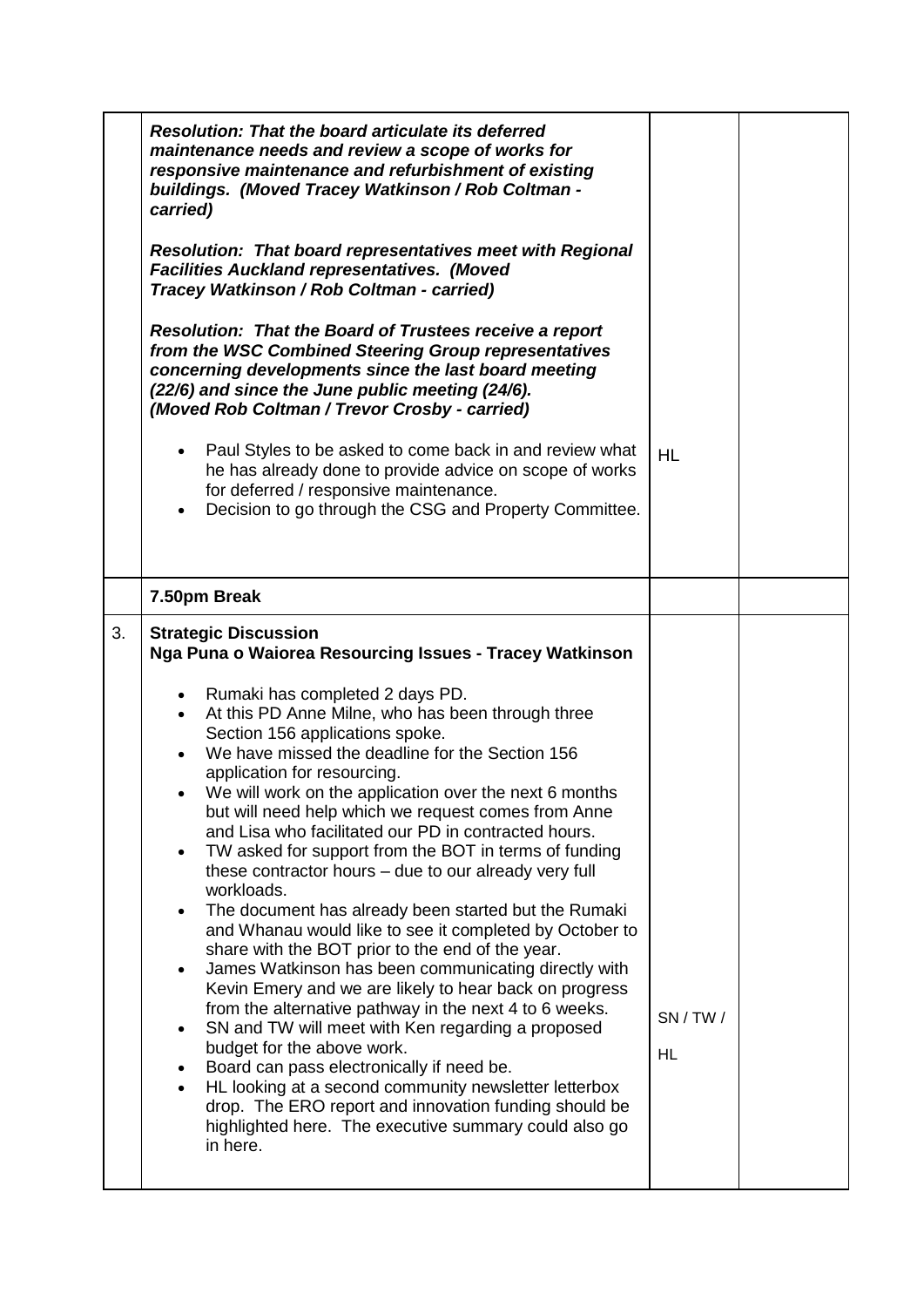|    | Communities of schools - SMT visiting Carolyn Marino<br>next week.                                                                                                                                                                                                                                                                                                                                                                                                                                                                                                                                                                                                                                                                         | <b>SMT</b> | 7/7/15  |
|----|--------------------------------------------------------------------------------------------------------------------------------------------------------------------------------------------------------------------------------------------------------------------------------------------------------------------------------------------------------------------------------------------------------------------------------------------------------------------------------------------------------------------------------------------------------------------------------------------------------------------------------------------------------------------------------------------------------------------------------------------|------------|---------|
|    | Resolution: That the Board of Trustees receive an update of<br>recent developments concerning the kura's resourcing<br>issues. Moved Tracey Watkinson / Rob Coltman - carried                                                                                                                                                                                                                                                                                                                                                                                                                                                                                                                                                              |            |         |
| 4. | <b>Strategic Discussion</b><br><b>In-Committee Report</b><br>That the Board of Trustees go into committee to receive a<br>confidential progress report and to protect the privacy of<br>individuals. (Moved Ken Havill / Tracey Watkinson - carried)<br>The matter having been dealt with satisfactorily, Ken Havill<br>asked the meeting to go out of committee. (Moved<br>Ken Havill / Tracey Watkinson - carried)                                                                                                                                                                                                                                                                                                                       |            |         |
| 5. | <b>Monitoring:</b><br>Finance<br>There will be a Finance meeting tomorrow at 5.30pm.<br>Health & Safety<br>Minutes tabled.<br><b>Discipline</b><br>One discipline since last BOT meeting.<br>Student reinstated and placed on the drug testing<br>database.                                                                                                                                                                                                                                                                                                                                                                                                                                                                                |            |         |
| 6. | <b>Identifying Agenda Items for Next Meeting:</b><br>Response to Carol Gunn's query on how the board is to respond<br>to the three ERO Report recommendations.<br>For student wellbeing - use QSD incorporating NZCER<br>Survey. Adapt accordingly. Carol would like to be involved in<br>this survey process. TW is on the Health and Safety committee<br>and is interested as well.<br>Convene a meeting in the next two or three weeks.<br>Carol would like some background QSD and NZCER<br>$\bullet$<br>surveys sent to her.<br>Next meeting is the last meeting for our current Student<br>Representatives on the board.<br>HL asked for the Personnel Committee to be<br>convened. Thursday 30th at 9am. TW, RC and SM will attend. | GS/HL      | 17/8/15 |